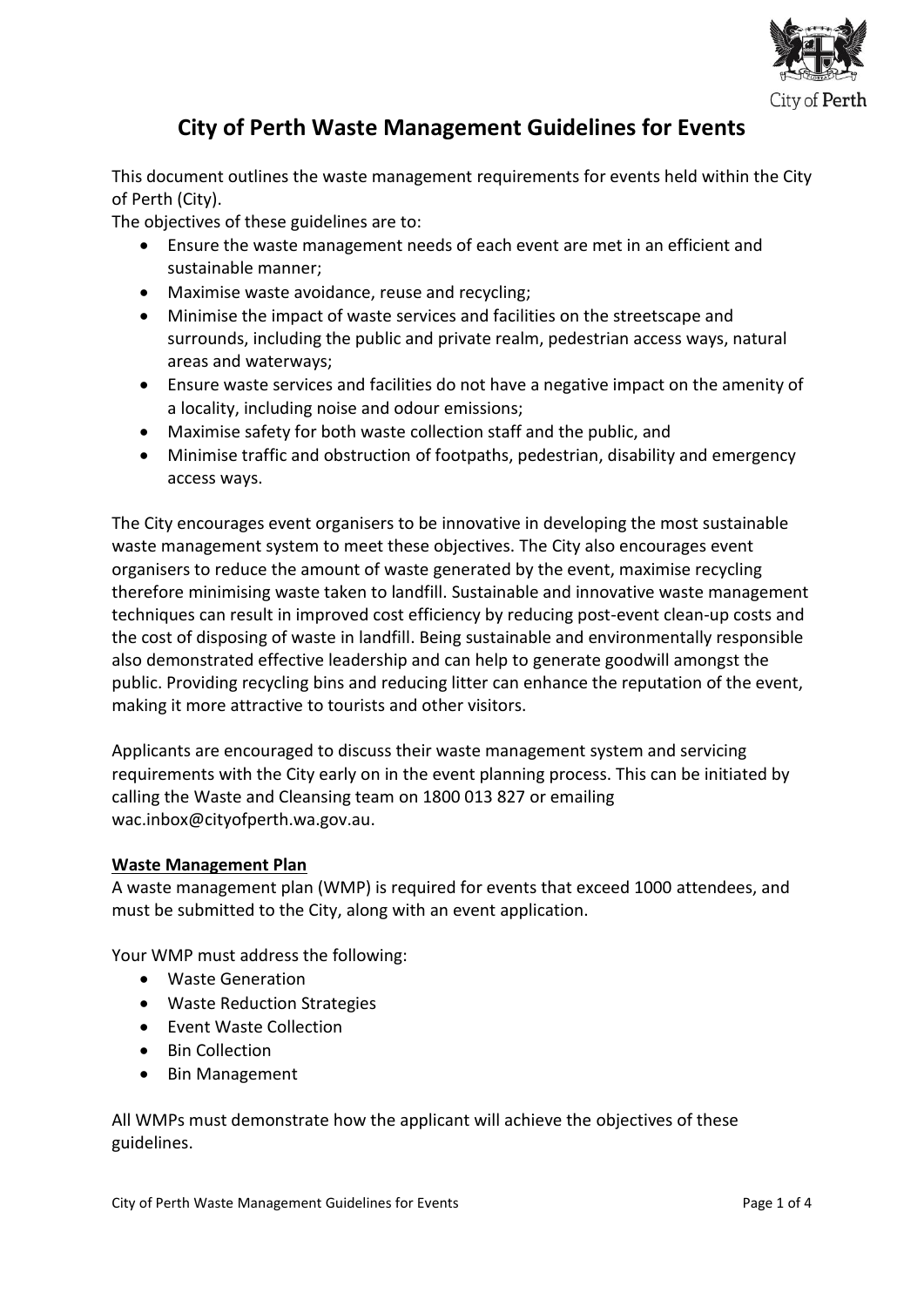

A site map must be included in all WMPs, showing the following:

- Bin station locations
- Bin arrangements, colour coded to show all waste and recycling streams
- Dedicated bin/skip areas, including areas such as stallholder bins
- Bin presentation point (for delivery, servicing and collection) with waste collection vehicle location shown
- Location of emergency access ways, attendee entry points and designated areas, location of food vendors and other stalls, stages, liquor licensed areas, temporary structures and fences, staff areas, toilets, other activities, surrounding natural areas, waterways and roads.

## **Waste Generation**

- The predicted waste and recycling generation rates for the event should be based on the waste generation rates [here.](https://perth.azureedge.net/-/media/Project/COP/COP/COP/Documents-and-Forms/Forms-Applications-and-Payments/Hire-and-bookings/Event-Bin-Calculator.xlsx?la=en&modified=20190403010911)
- The number of bins required for landfill waste and recycling streams should be clearly identified, as well as the proposed collection frequency.
- Stallholder waste generation and quantities Find out what types and quantities of materials that stallholders at the event will use/sell and therefore need to dispose of.
- Advise stall holders of requirements to use environmental packaging and gain commitment to be using reusable cutlery and plates etc. where possible, or compostable packaging.

## **Waste Reduction Strategies**

- Outline and describe all waste avoidance and recycling strategies and objectives.
- Strategies should incorporate education and awareness methodology for all stakeholders (attendees, event staff, cleaners, stallholders, performers etc.) This should be detailed in a communication plan. This is an important step! How will your event stakeholders know what to do in regard to the management of waste at your event?
- Examples of waste avoidance strategies include:
	- o Choose reusable decorations (i.e., no balloons, confetti, plastic table covers)
	- o Water bottle refill stations
	- $\circ$  Wash stations (to discourage the use of disposable cutlery, drink ware and plates)
- Examples of waste reuse strategies include:
	- o Donate left over edible food to [Food Rescue](https://www.unitingcarewest.org.au/get-involved/food-rescue-cargo-carts) or [OzHarvest](https://www.ozharvest.org/perth/)
	- o Donate leftover items to charity, [REmida](https://www.remidawa.com/material-donations)
	- o Use decorations, infrastructure and other items at subsequent events
- Examples of recycling strategies include:
	- o Include organic waste recycling to keep organic waste and compostable cutlery out of landfill
	- o Clear signage at bin stations
	- o Adequate emptying of recycling bins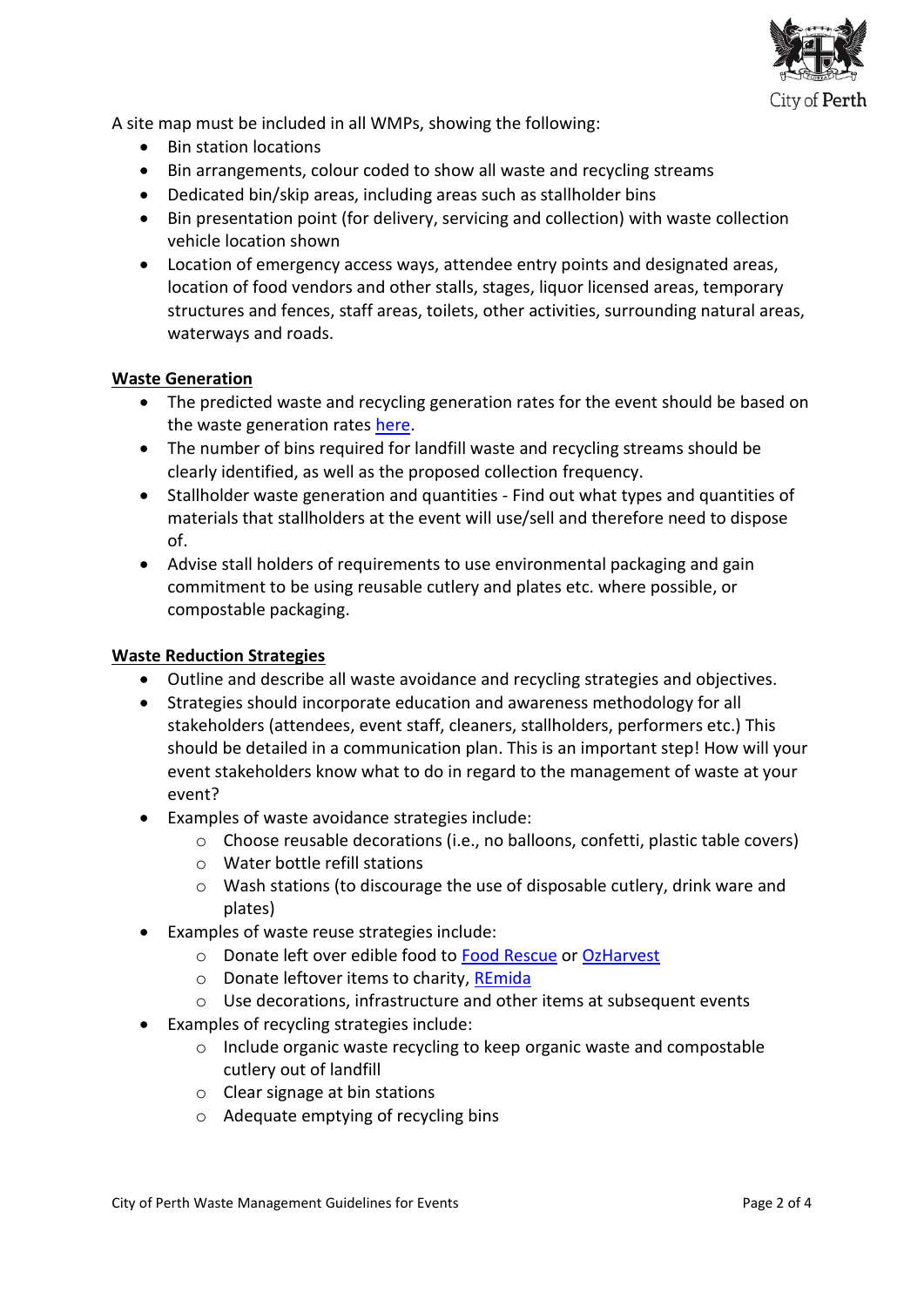

## *How Stallholders can avoid waste*

Avoiding waste requires us to change the practices which create unnecessary waste. If an event requires single use packaging then reusable items (that can be washed and used again) are the preferred option. The second best option is to use compostable packaging which eventually breaks down in the environment. If an event is providing bins for the collection of food organics for composting then stall holders can help by using compostable packaging alternatives. The table below outlines some of the ways in which stall holders can avoid or minimise waste at events.

| <b>AVOID</b>                                        | <b>ALTERNATIVES</b>                         |
|-----------------------------------------------------|---------------------------------------------|
| Non-recyclable plastics                             | Re-useable items. Compostable items. Use    |
|                                                     | recyclable plastics.                        |
| Coffee cup lids                                     | Provide only on request.                    |
| Polystyrene / plastic cup                           | Paper cup (cold drinks); Sugarcane cup (for |
|                                                     | cold and hot drinks).                       |
| Individual sugar, salt and pepper, sauce<br>sachets | Provide bulk shakers or bulk dispensers.    |
| All polystyrene including clam shells, plates,      | Paper or sugarcane plate; Palm leaf plate;  |
| bowls and cups                                      | Paper noodle box; Cardboard food tray;      |
|                                                     | Corn starch container                       |
| Aluminium foil trays / plates                       | Use cardboard clams, plates, bowls, cups,   |
|                                                     | paper bags. Use reusable items, provide     |
|                                                     | wash station. Offer only a serviette.       |
| Aluminium food bags                                 | Cardboard tray or paper bag.                |
| Plastic cutlery                                     | Wooden or Corn starch cutlery.              |
| Pre wrapped straws                                  | Keep in covered dispenser. Provide only on  |
|                                                     | request or not at all.                      |
| Plastic stirrers or spoons for hot drinks           | Provide only on request. Provide washable   |
|                                                     | spoons for use at stall.                    |
| Polystyrene boxes                                   | Ask suppliers for cardboard boxes or        |
|                                                     | reusable/recyclable containers.             |
| Plastic bags                                        | Ask customers to bring own bag or           |
|                                                     | sell/provide paper/reusable/corn starch     |
|                                                     | bags.                                       |
| Cling Wrap                                          | Cellophane Wrap (made from cellulose).      |

## **Event Waste Collection**

- Bins are to be located around the event as 'bin stations', consisting of one or more landfill/general waste bins, and one or more recycling bins. Bin stations ensure attendees are given identical choices at each location, which encourages correct bin use and minimises contamination. The bin stations should be easily identifiable, with clearly labelled receptacles and consistent in appearance.
- Bin station locations should be in positions that are convenient and visible to all event stakeholders.